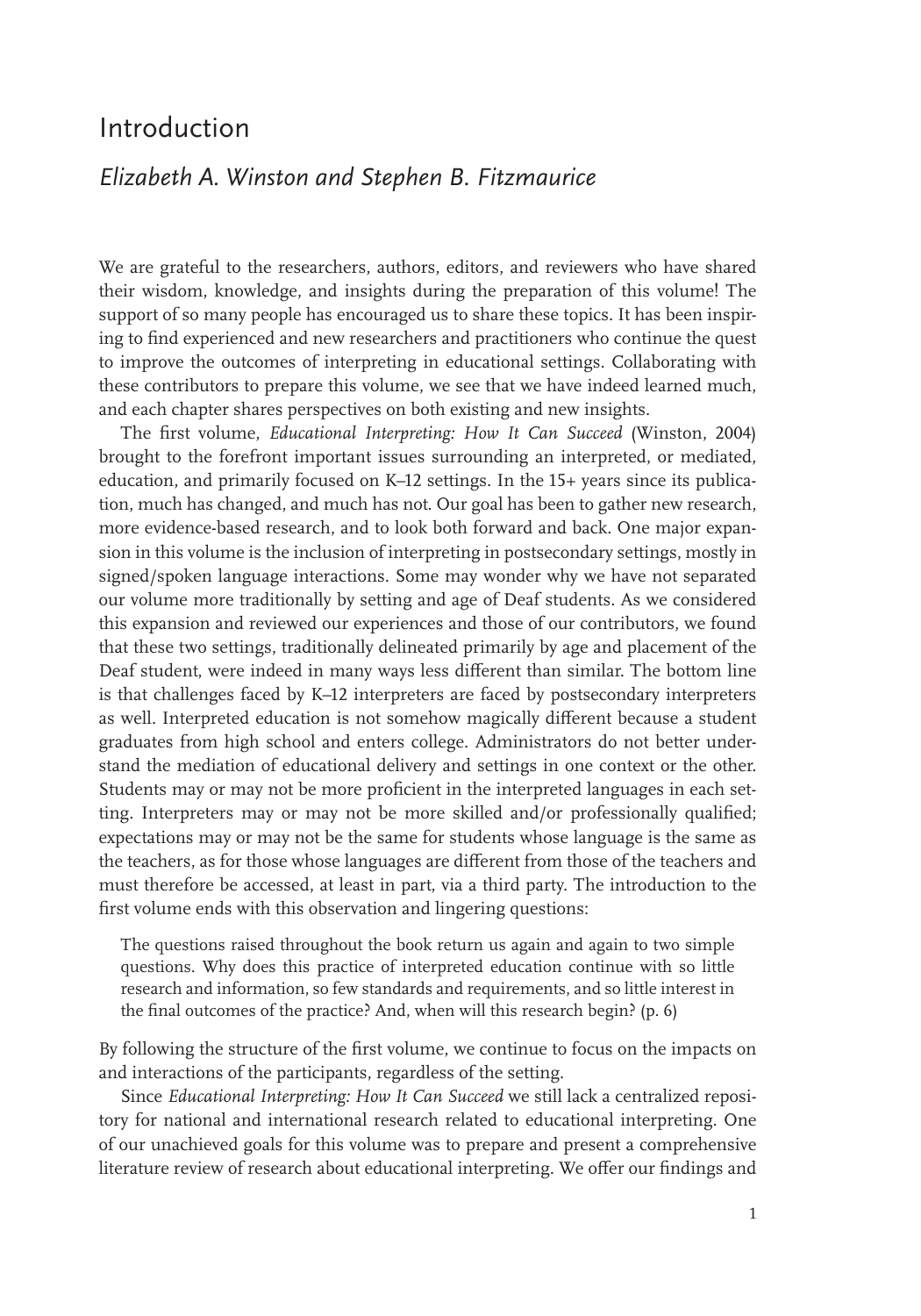#### 2 Elizabeth A. Winston and Stephen B. Fitzmaurice

progress here in the hopes that someone, some institution, will be able to continue and build upon it and sustain it for future learning. This type of resource is critical to understand current effective evidence and also education mediated by interpreting and interpreters. If thorough, the results of such a repository can (and should) be used to inform decision-making and policy development about how, when, and why interpreted educations can and should be chosen. Such a review needs to find, and summarize, evidence that can guide and support decisions. Since Winston (2004), we have located more than 350 research items published between 2004 and 2019. While we found some international references, the vast majority are from North America.

Due to limited resources, we were restricted to the scope of only print publications by using 37 different keywords or keyword strings related to educational interpreting. These strings were reviewed by several professional colleagues and reduced from a massive 70 searchable keywords. These included strings such as education\*, interpret\*, American Sign Language (ASL), and Deaf (for a complete listing of search strings, see the Appendix). Using Clemson University library credentials, Education Research Complete, Academic Search Complete, Academic One File, and Education Resources Information Center, academic databases were searched using a combination of the 37 search strings with the containment of post-2004. We also cross-listed references from some recent publications (either texts or dissertations) related to educational interpreting, and siphoned references in those publications that were not found in any of the other searches. These publications included Fitzmaurice (2018), Seiberlich (2013), Smith (2010), and Marschark and Spencer (2009).

The gross number of references remotely related to our search terms was 3,608. Again, the search string was broadly cast, and many citations were duplicates across database platforms, or related to Deaf education in general and not educational interpreting. All references were reviewed and further reduced to 360 references that were remotely related to educational interpreting. All references and publications were uploaded to RefWorks to begin building a repository.

Overall, we were saddened to learn that after 35+ years, public schools and education in general still have little understanding of the tasks and responsibilities that fall onto interpreters' shoulders or the levels of qualifications they do and do not possess for effectively meeting those responsibilities. And we are dismayed to find that, despite ongoing research in various areas, the silos remain—with research in interpreting, Deaf education, and education seemingly untouched by the learnings of the others. And even more so, the research remains almost untouched by the experiences of educational interpreters in English-as-a-second-language settings. An exploration such as ours could and should lead to a more comprehensive review, along the lines of the Campbell Collaboration systematic reviews. To paraphrase Cochrane (1979 as cited in Adams & Soares, 1997), an early proponent of systematic reviews, "It is surely a great criticism of our profession that we have not organized a critical summary, by specialty or subspecialty, adapted periodically, of all relevant [studies, qualitative and quantitative]" that might impact the educational outcomes for Deaf students. Such reviews evaluate the findings from relevant studies, the quality of the research approaches, and the clarity and transparency of the procedures implemented (Campbell Collaboration, 2020). Unfortunately, our field lacks such reviews, and we lacked the resources to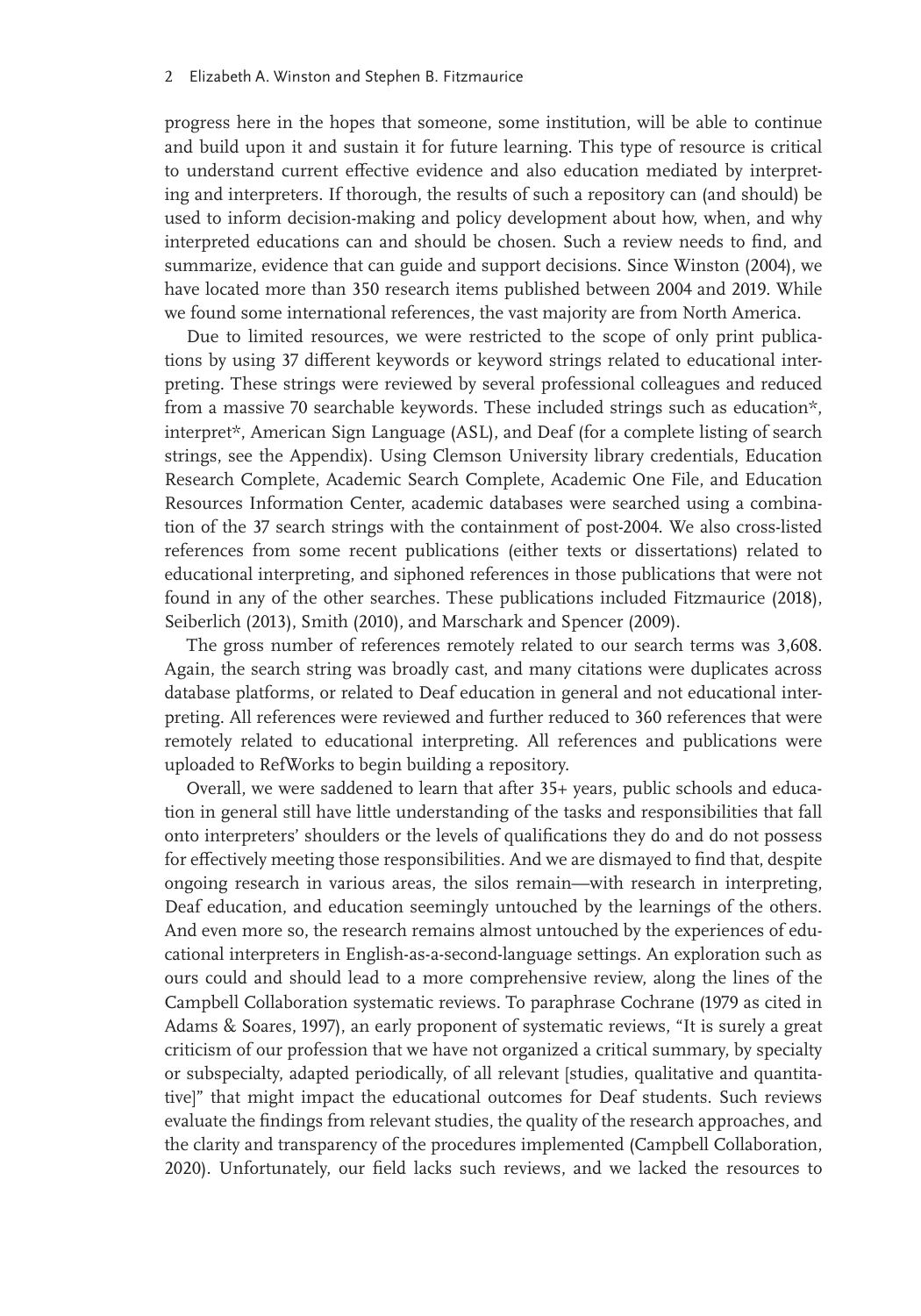follow through on such a comprehensive review. Still, we were able to compile a list of literature and identified some challenges and needs for improving the knowledge base of and for interpreted education. This preliminary repository is available on the Gallaudet University Press website for this volume.

What we noted, and would strongly encourage further explorations of, was the lack of coordinated research about how interpreted education impacts Deaf students' academic and social development. We found research about direct teaching, about what interpreters do, and about inclusion practices. We also found that the lack of coordination led to a lack of informed, coordinated decision-making in administration, implementation, and evaluation of the effectiveness of placing students in physically inclusive educational settings, without necessarily providing the emotional, cultural, and linguistic environmental factors that most of the other students have, as a given, at hand.

We fundamentally struggled with accessing research from other countries, especially outside of North America. This research does not seem to appear often in the various databases we searched. Further, the multitude of keywords and search terms used throughout the world stymied our searches. For example, what we in the United States might call "educational interpreters," those in the United Kingdom might label "communication support workers."

We make no claim that our search is entirely comprehensive. It is rather more designed to provide us a sense of *why does this practice of interpreted education continue with so little research and information?* In reviewing the literature, we were distressed that we do not have more insights about the outcomes and impacts on Deaf students living with and through an interpreter-mediated education. We also found that without a central international repository of research to inform practice, we are lost in a desert pecking at different specks of sand. We hope that institutions such as federal and state departments of education can begin to find support for such research. We still have much to learn.

Moving to the second dominant question from Winston (2004), *when will such research begin*, we are excited to be able to share new research in this volume, with the field of educational interpreting and hope it goes beyond—to Deaf education, "mainstream" education, teachers, parents, administrators, and interpreter education. *Advances in Educational Interpreting* updates the current state of the field by bringing together experts and evidence that includes working educational interpreters both Deaf and hearing, interpreter researchers and educators, and Deaf consumers of educational interpreting services. As this volume is introduced, we should also note that it went to the publisher just weeks before the coronavirus pandemic fundamentally altered education in the United States. Research about educational interpreting at a distance, via virtual attendance, did not yet exist. There are myriad questions about the efficacy of distance interpreting and the use of multiple channels for learning, for example: hard of hearing students or those with cochlear implants who rely in part on speechreading and sound, cannot see through most masks, or cannot hear as well via internet audio; Deaf students who rely on sign language interpreters to access a classroom; hearing instructors who may be even less aware of the presence of, let alone the needs of, Deaf students and interpreters for their lessons and classroom interactions;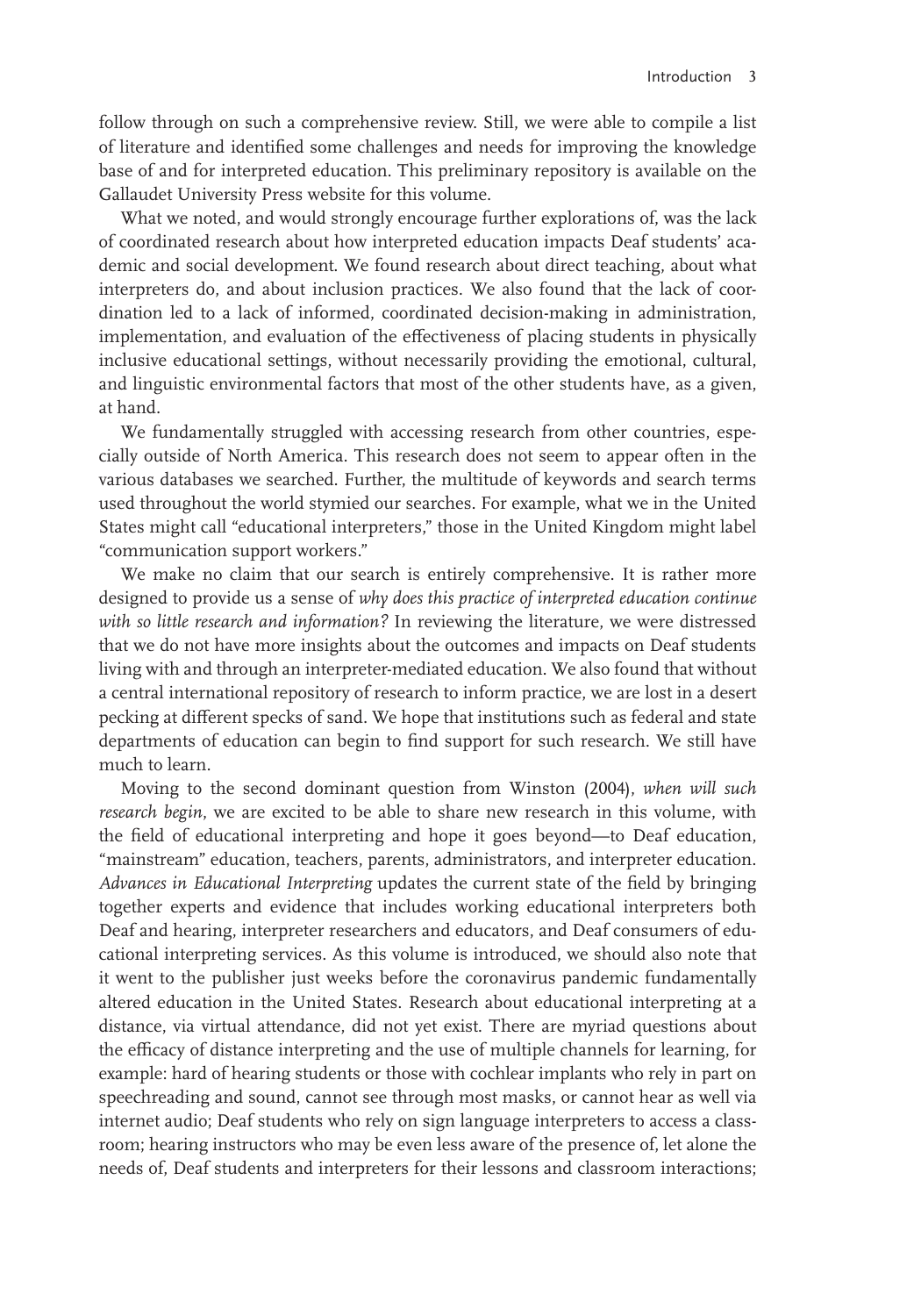and Deaf students whose only signing exposure is from the interpreter, who is no longer "there" except during specific class times. These profound challenges await future research, although the students cannot.

## **Part One: Outcomes and Impacts on Deaf Students in Mediated Education**

Part One shares research that is focused on the impacts and outcomes of interpreted, mediated education on students. The four chapters examine, through various lenses, the continued challenges that students encounter in "inclusive" classrooms where third parties mediate their access to education, and where they experience "access via mediated interactional communication spaces—MICS" (Lee, personal communication, 2020). Given that this is the experience of anyone interacting, learning, and socializing via interpreters, additional factors also impact the outcomes for Deaf students. Language competence, attitudes of others, and regulatory restrictions are part of the equation. The product of educational interpreting and the ultimate winners or losers are the Deaf students in the educational system. Recognizing that Deaf students, and indeed any students in mediated educational settings, are not a singular entity, but are rather a vastly diverse community, is the first step. Acknowledging that this must inform the multiple roles that an educational interpreter is currently expected, by default, to enact in order to achieve even minimal access, let alone successful outcomes, for any Deaf student is of critical importance. Here, we hope to provide readers with an overview of the content and goals of the chapters in this volume. The four chapters in Part One explore the impacts and potential outcomes for students in mediated educations and address the topics of interpreter skills, deaf interpreters, cultural needs, and emergent signers.

## *The Impact of Sign Language Interpreter Skill on Education Outcomes in K–12 Settings*

*Cates* and *Delkamiller* explore educational outcomes of students who are deaf when they have access to educational content through different delivery methods, ranging from direct access via ASL to Simultaneous Communication to interpretations from English to ASL from interpreters at various achievement levels on the Educational Interpreter Performance Assessment (EIPA). The chapter addresses the assumption that a better skilled educational interpreter automatically translates into better outcomes for deaf students. Cates and Delkamiller address the lack of data on the efficacy of Deaf students' learning through interpreters at varying skill levels by way of a quasiexperimental design to test the comprehension outcomes for a group of Deaf students. Several lectures were interpreted by educational interpreters who have scored at different levels on the EIPA. The comprehension of the material by Deaf students was elicited using standardized test questions from the same grade level. These findings have significant implications for how the educational interpreters' qualifications impact a Deaf student's ability to learn through an educational interpreter, for school districts and educational agencies who hire educational interpreters, and for states who set the requirements for educational interpreter skill levels.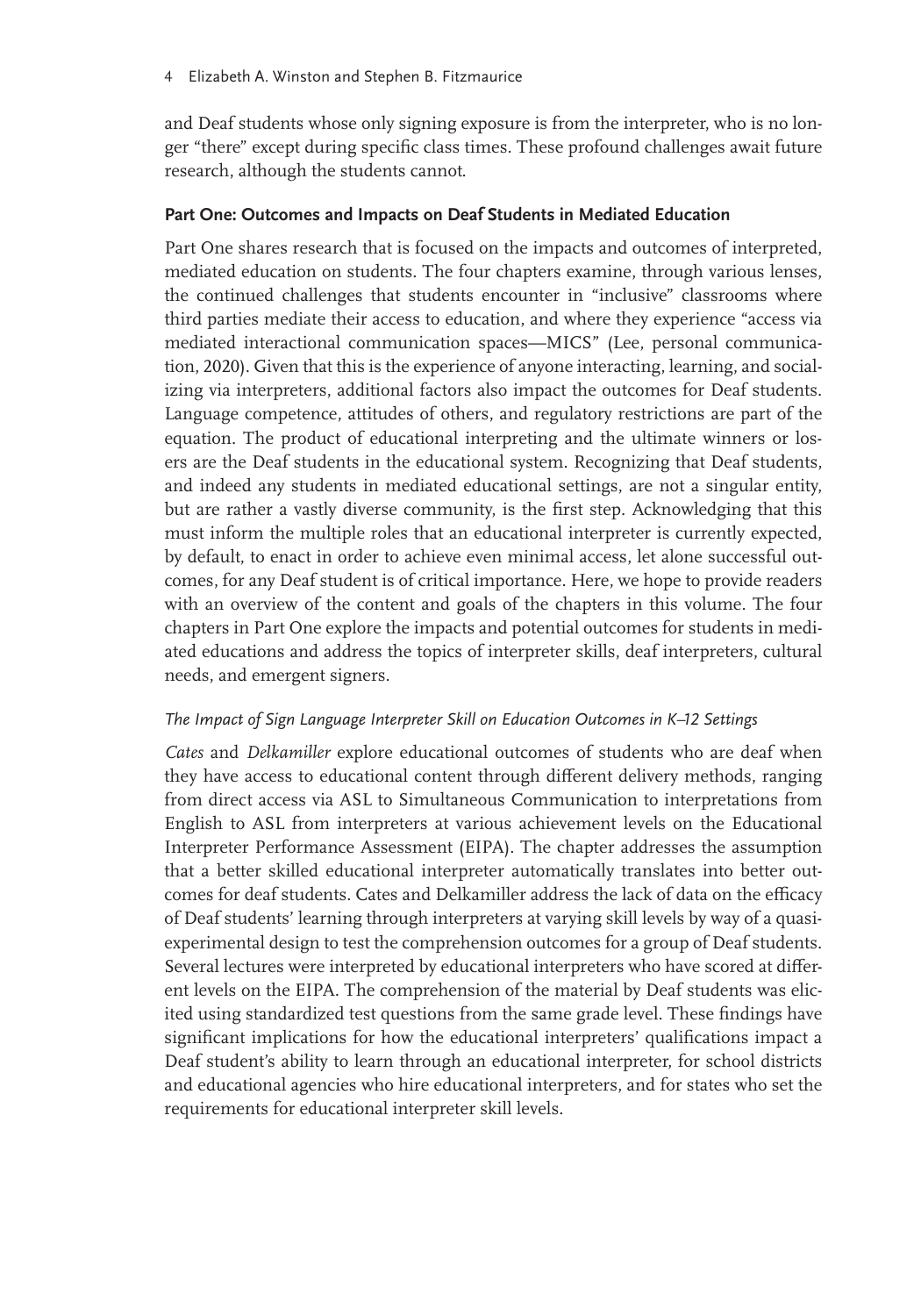## *A Native-User Approach: The Value of Certified Deaf Interpreters in K–12 Settings*

*Thibodeau* describes the access that can be possible when Deaf interpreters and Deaf– hearing interpreting teams work together with the entire team to provide effective and broader access for Deaf students. Thibodeau continues this chapter by identifying the benefits of using a certified Deaf interpreter in public school settings to share a similar worldview, promote language development, and serve as a role model. This chapter strongly argues the trend of using Deaf interpreters as a natural resource from which anyone involved in an interpreted interaction can benefit. Deaf interpreters in the classroom can bring with them a native-user approach and are a naturally occurring language model in the schools. Thibodeau argues such language models are an important asset, and Deaf interpreters in the educational setting augment the educational team's effort for both interpreting the academic content and modeling academic language that is pragmatically comprehensible. Using testimonies from such cases across the United States, Thibodeau provides a guide to making Deaf interpreters part of an equitable approach to addressing language diversity in Deaf students, and to ensure the students are able to access the content at the highest level of academic proficiency.

## *Interpreting and Language Access: Spoken Language Interpreters in U.S. Educational Contexts*

*Mellinger*'s chapter shares invaluable insights into a broader context of educational interpreting by highlighting the linguistic, cultural, and social challenges for any student, be they Deaf or hearing users of languages other than English who are also experiencing mediated educations. Drawing on literature from bilingual education, language brokering, and interpreting studies, this chapter details the range and scope of spoken language mediation and interpreting in the U.S. educational system. How these services are provided and by whom is, in large part, shaped by the legal and regulatory framework of English language learning and bilingual education. Therefore, the chapter first reviews the macrolevel, sociopolitical context in order to situate spoken language interpreting in educational contexts. The author then examines several typical points of contact, namely parent–teacher conferences, individualized education program (IEP) meetings, and interactions within the classroom, to describe common language brokering and interpreting practices. To conclude, the case is made for enhancing the access to education by any nondominant language user by ensuring the provision of professional spoken language interpreting services at multiple points of contact while recognizing how these professionals can work alongside bilingual staff.

## *Interpreting for Deaf and Hard of Hearing Emergent Signers in Academia*

*Miner* highlights another unique group of Deaf students, emergent signers, attempting to access education, and examines factors of challenging access for emergent signers. Such students often use interpreters during their acquisition of ASL, and Miner provides some recommendations for educational interpreters working with these students. Miner's chapter also raises awareness of Deaf students having significant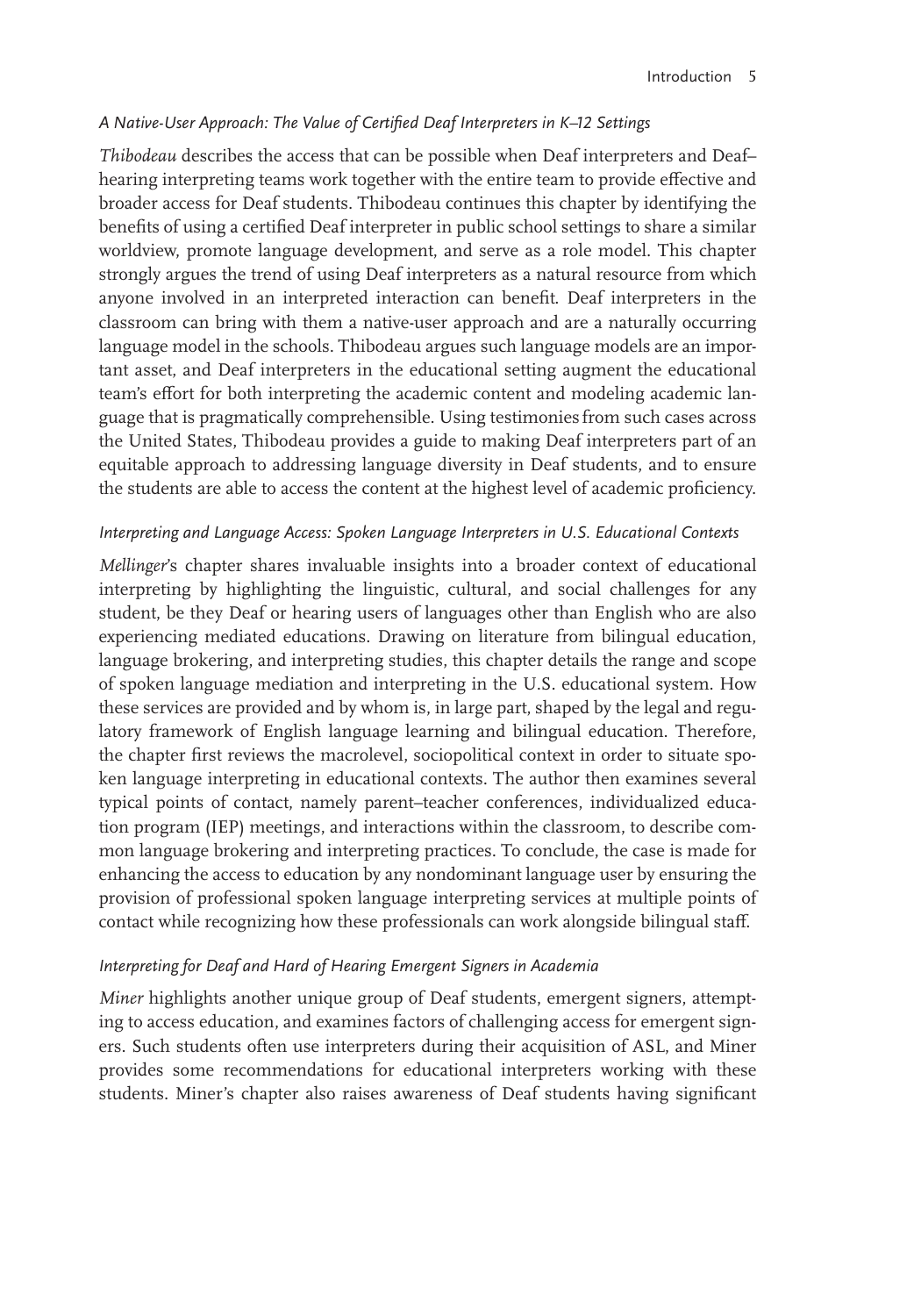#### 6 Elizabeth A. Winston and Stephen B. Fitzmaurice

formative gaps in their language development, particularly in ASL. As such, Deaf students are frequently assigned an educational interpreter while they are still in the process of learning ASL. Such emergent signers are learning ASL through an educational interpreter while also trying to learn the content material in an academic setting. These factors are troubling for educational interpreters who struggle to interpret effectively in settings where Deaf students with emergent language skills are placed. Miner examines such emergent signers' comprehension and preferences when working with educational interpreters, and provides some recommendations for educational interpreters and interpreter educators.

Completing Part One, readers can see that access for Deaf students, and indeed for any student placed in an educational setting where educational access must be accomplished via mediators, raises unique challenges. This mélange calls us to examine how mediated educations might most effectively make use of educational interpreters who are or might be working in the classroom. Compared with the other sections, readers can also see that research into the outcomes of interpreted educations is still greatly needed. In the next section, the research focuses on interpreters' preparation for classroom interpreting, decisions and strategies within and during classroom interpreting, and avenues for ongoing development and enrichment of their interpreting abilities.

## **Part Two: Educational Interpreters—Strategies and Repertoires for the Classroom**

Part Two addresses educational interpreters from the lens of specific strategies and repertoires for educational interpreters in the classroom. It offers insights into various approaches and options educational interpreters implement to collaborate, prepare, manage negative thought processes, and engage in professional development. Part Two also highlights that although no two interpretations are the same, educational interpreters are addressing numerous cases of deaf refugees and immigrants.

# *The Sociological Organization of K–12 Educational Interpreting by the Individualized Educational Program*

Educational interpreting is a designation in the United States for the interpreting work that occurs within the primary and secondary education system, although it can include tertiary education. In this chapter, *Brunson* and *Stone* focus on decisions that interpreters make at various junctions based on the IEP. Interpreters are present to provide Deaf and hard of hearing students with access to classroom instruction and socialization. The interpreter is embedded in far-reaching social relations. These social relations appear in the form of discourses—medical, psychological, and child development and come to bear on the work and lives of sign language interpreters through texts that coordinate their work, and through adopting the discourses present in the text to reproduce the life history of the Deaf student, who is the object of the text, as *other*.

This chapter employs an institutional ethnography lens (Smith, 1996) to explore how these social relations appear in the classroom. Throughout this chapter, the authors examine the IEP. Although not intended to be a guide for the interpreter per se, the IEP is central to the organization of this type of work as the interpreters discussed here reference it as guidance for doing their job. Once read, the IEP cannot be unread, and undoubtedly shapes how the interpreter perceives the student, who is often constructed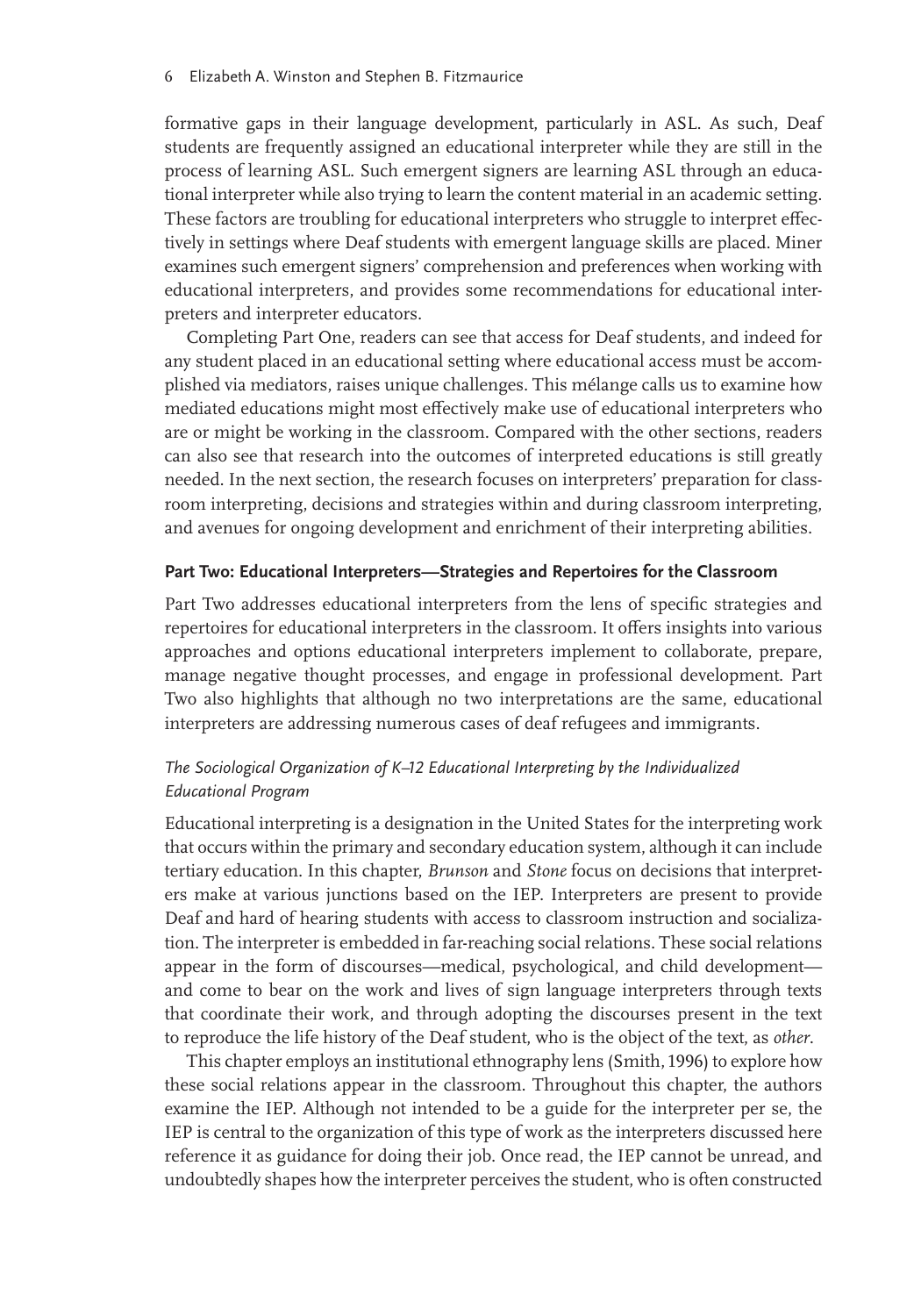not as a person who is Deaf but as the focus of multiple assessments and outcomes. The authors focus on the decisions that interpreters make at various junctions, or forks in the road, in relation to the IEP and the work that is coordinated by it.

# *Communication Considerations and Relational Dialectical Tensions Experienced by Educational Interpreters*

*Underwood* investigates the student–educational interpreter relationship through the lens of relational dialectics. She identifies considerations and tensions educational interpreters experience and factors of power dynamics they should consider. This chapter addresses the unique relationship between educational interpreters and Deaf students. It is common for this relationship to become friend-like, yet the professional dimensions of the relationship are paramount, particularly for the educational interpreter. The numerous considerations the educational interpreter must be aware of are also affected by relational dialectics. Relational dialectics theory is guided by the premise that interpersonal relationships are characterized by different forms of tension between people, and the opposing forces at play must be managed and negotiated for the relationship to progress. By employing relational dialectics theory, this chapter explores the myriad of communication considerations experienced by educational interpreters, and confronts the power dynamics present in the classroom.

# *Preparation Strategies Used by Interpreters in Educational Settings: An Intervention Study*

*Russell, Williamson, Hayes,* and *Nelson-Julander* share the findings from their international study on the need for preparing classroom material for interpretation. They offer numerous useful preparation strategies for educational interpreters. Their chapter examines educational interpreters' experiences of preparing classroom interpretation services for Deaf children, and describes the major preparation strategies that were perceived to be most and least useful in the classroom by educational interpreters, as well as descriptions of how the strategies impacted the quality of interpretation offered and the level of engagement of the Deaf student. The authors also describe the need for preparation time and support with classroom teachers to build positive relationships, and the types of interpretation strategies used in some community settings that may fall outside of educational interpreting. The authors also find that the specialized work of classroom interpreting is not well addressed in the interpreter education programs that are generalist in nature. They invite us to consider how best to provide additional education to support effective classroom interpretation that focuses on educational content and interaction among all classroom participants. Finally, recommendations are offered for further advanced research and evolving professional practices within the field of interpreter education and interpreting in educational settings.

# *No Two Interpretations Are Alike: A Study of Constructed Meaning in English to American Sign Language Interpretations in Education*

In this chapter, *K. Kurz* follows a cognitive linguistic approach and analyzes educational interpreters using Langacker's construal model and one of its four subclasses, "perspective"—how one views a scene while delivering the information in a language (Langacker, 2008). This chapter describes the interpretations using Langacker's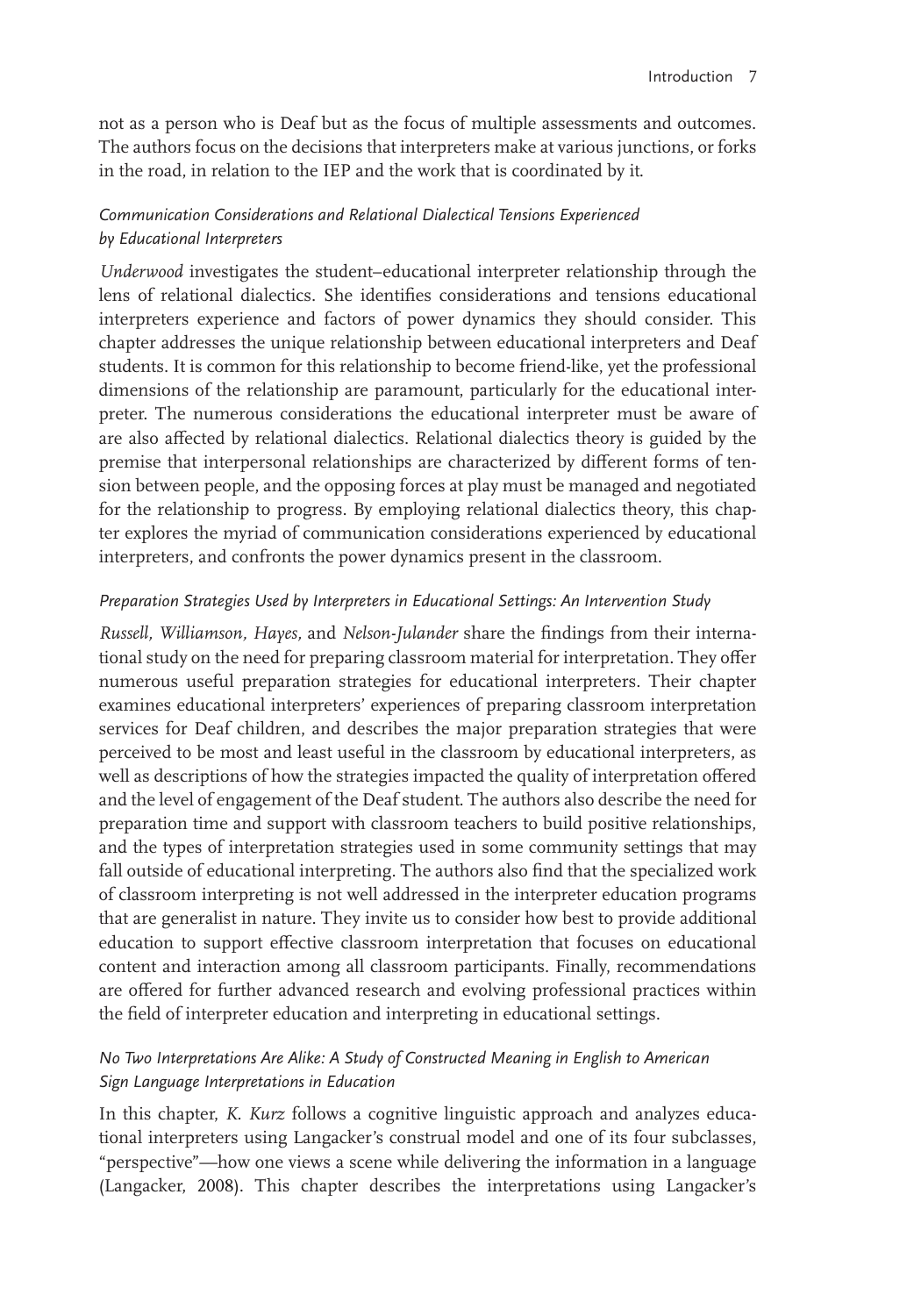definition of construal, highlights relevant findings, discusses implications for ASL in academic settings, and makes some recommendations for future studies. With a better understanding of how we can use Langacker's model of construal for reconstructing information in ASL, the researcher proposes a call for discussion related to implications for ASL interpretation and translation in educational settings for Deaf students. This will support educational interpreters' work in academic content areas, thus improving access to mediated information so that Deaf students can more effectively access content knowledge from a cognitive linguistics framework.

## *The Effects of Negative Thought Patterns on Sign Language Interpreters and Their Work*

*Hoekman* examines the impact of negative thought patterns of educational interpreters related to moods, sense of self, and behavior. She offers several strategies educational interpreters can employ to compensate for negative thought patterns. Adding to the work of Maddux and Nicodemus (2016), this chapter examines the thought patterns, self-talk, and cognitive distortions that negatively affect an educational interpreter's mood, sense of self, and physical state. Many interpreters use negative self-talk as a motivational tool. Training about self-talk has been shown to help advance mental and physical performance and enhance psychological well-being. As interpreting in educational settings is such a demanding mental, physical, and emotional context, Hoekman reports on mixed-methods research with postsecondary educational interpreters. This chapter notes a lack of conversation or education about how educational interpreters approach their work and manage stress, and finds the prevalence of negative thought patterns is not based on experience or years in the field. Hoekman also addresses how more seasoned educational interpreters manage negative thought patterns to their benefit.

## *K–12 Educational Interpreters' Strategies to Support Deaf Refugee and Immigrant Students*

*Fischbeck's* research explores educational interpreters' efforts to support deaf refugee and immigrant students in K–12 mainstream settings. Many educational interpreters work in mainstream settings with these students, despite a lack of training on effectively supporting them (Johnson et al., 2014). Deaf refugee and immigrant students have unique linguistic and life experiences and may require different support than other deaf students (Akamatsu & Cole, 2000a, 2000b; Guardino & Cannon, 2016; Pizzo, 2016; Willoughby, 2012). Although educational interpreting requires that the interpreter engage in critical thinking and significant decision-making (Colonomos, 2015; Dean & Pollard, 2013; Gile, 2009; Leeson, 2005; Llewellyn-Jones & Lee, 2013; Seal, 2004; Smith, 2013), the strategies used by interpreters working with deaf refugee and immigrant students and the decision-making factors that underlie them are little researched. This chapter explores the strategies four educational interpreters used to support deaf refugee and immigrant students and the decision-making factors underlying their use of these strategies. Interpreters modified their expressive language use by increasing the visual and gestural nature of their language, using visual aids to support their communication, and contextualizing information.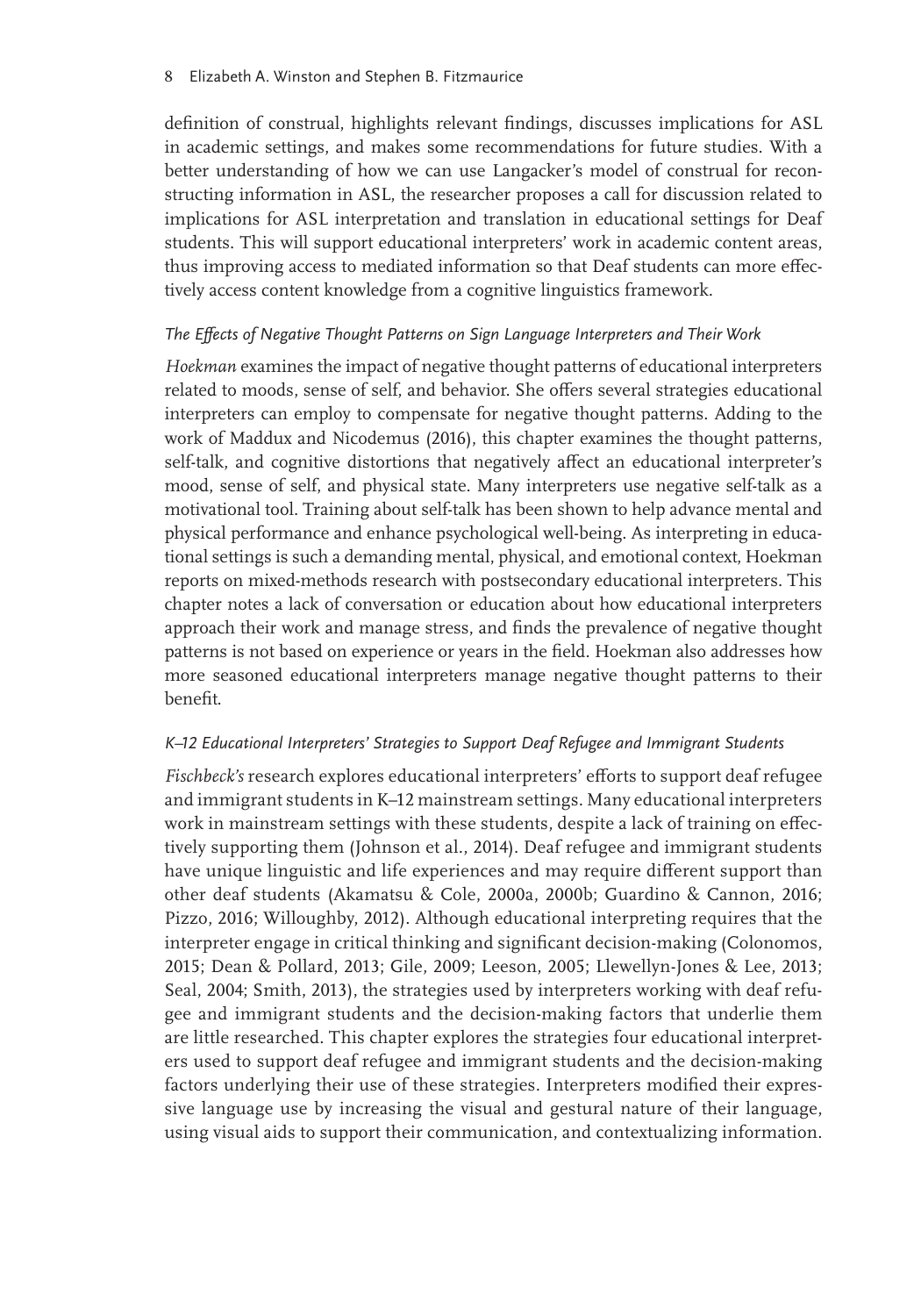They also supported the students' acclimation to the school environment and to the United States more generally. Two prevalent factors influenced interpreters' use of these strategies: the interpreters' perceptions of the students' language needs and abilities, and their perceptions of the students' background experiences and world knowledge. A critical need remains for further research into interpreters' work with deaf refugee and immigrant students, including the strategies interpreters use, the factors that lead interpreters to use those strategies, and ultimately the effectiveness of those strategies.

## *Interpreters in the Postsecondary Setting: Online Professional Development*

*Monikowski's* chapter explores strategies for improving educational interpreting skills, knowledge, and competence, describing how educational interpreters have continuously expanded their repertoires through the study and application of rolespace theory (Llewellyn-Jones & Lee, 2014). Monikowski advocates for an effective way for educational interpreters to obtain meaningful professional development through online venues. The Rochester Institute of Technology's Department of Access Services (DAS) is the largest employer of educational interpreters globally, employing approximately 150 full-time interpreters. DAS offers numerous professional development opportunities every semester. In 2015, a review and application of the concepts from Llewellyn-Jones and Lee (2014) shaped the first online opportunity. This chapter explains the required participation and project, including the interpreters' reflections of what they learned and how the experience impacted their work.

In closing Part Two, the results of several new evidence-based strategies are presented. These expand our understanding of the immediate work of educational interpreters in the classroom, and broaden the specific strategies available for educational interpreters in terms of working with the IEP, preparation for classroom work, constructing meaning for both native and nonnative signers, combating negative thought patterns, and addressing power dynamics. Each strategy, and the underlying knowledge of them, is of crucial importance for educational interpreters. In the next part, we reenvision educational interpreters' work and how it can be infused into an academic environment.

# **Part Three: A Paradigm Shift—Reenvisioning the Roles, Responsibilities, and Qualifications of "Educational Interpreters"**

It warrants taking inventory of the work educational interpreters actually perform with regard to role space, tasks, integration, and collaboration. Part Three looks beyond the consumer of educational interpreting and the strategies employed by educational interpreters. Through this lens, we can better envision a path to make an interpreted education more effective. The first three chapters offer evidence of the work educational interpreters perform beyond interpreting. The latter three chapters share visions of a long-needed paradigm shift, where some of the systemic changes essential for improving an interpreted education are considered.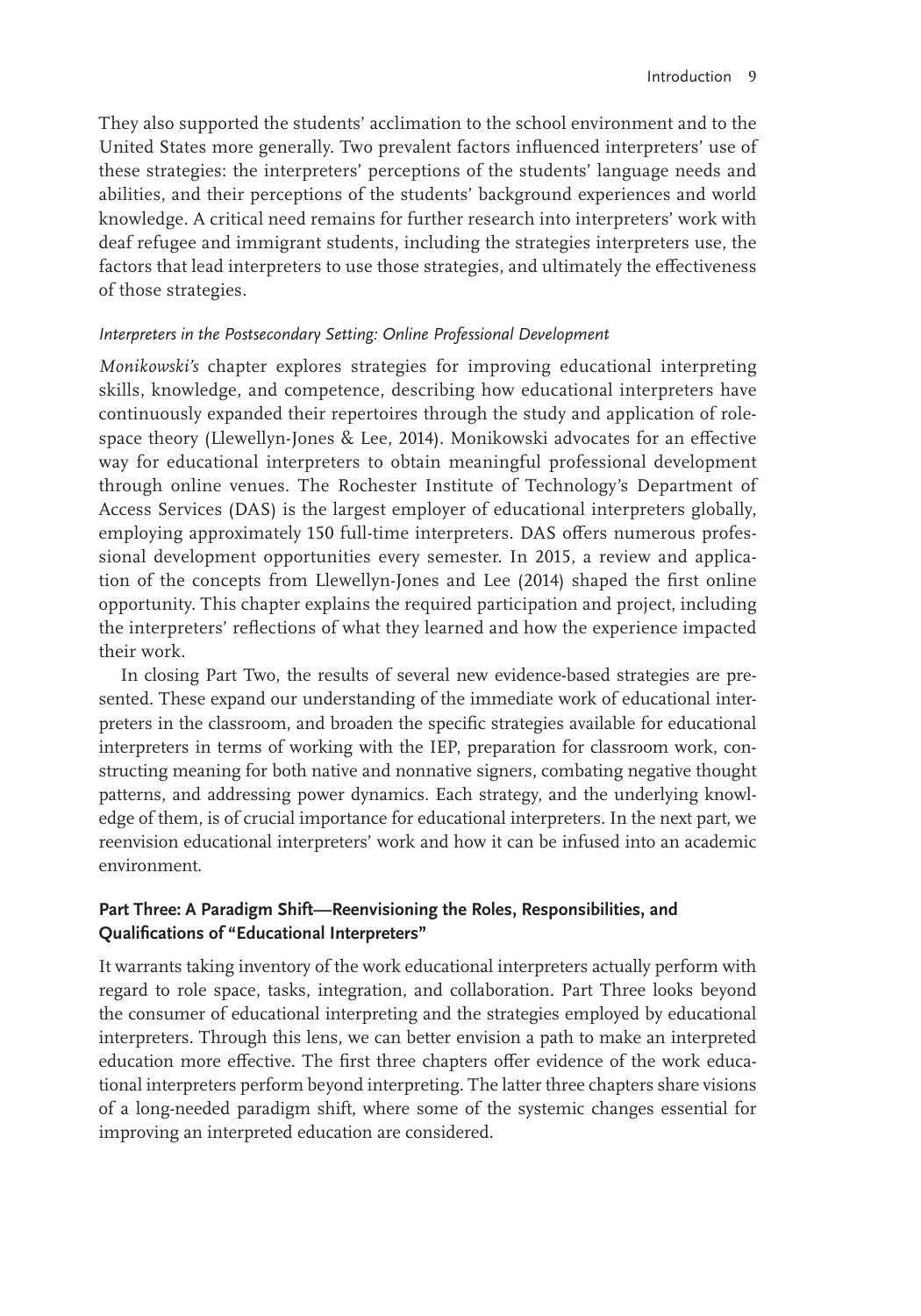#### *Educational Interpreters: Facilitating Communication or Facilitating Education?*

*Lawson* documents the actual amount of interpreting versus other tasks that interpreters actually perform. This research examines the multitude of roles or tasks an educational interpreter engages in their daily work, and investigates the impact of these shifting roles on Deaf students' access to the classroom discourse. Lawson discusses the results of a mixed-methods naturalistic study of an educational interpreter's work in a high school, and notes the educational interpreter only assumes an interpreter's role for 41% of the time intervals analyzed. She also finds 40% of the teachers' discourse is not interpreted because the educational interpreter spends considerable time engaged in direct instruction. The impact of an educational interpreter filling multiple roles in the classroom is discussed in terms of the effect on social and cognitive development and placement of Deaf students.

## *Interpreters Collaborating in K–12 Education*

Next, *Brimm* details how educational interpreters navigate the educational system, and offers recommendations on how educational interpreters can engage in collaborative practice by including other educational professionals' perspectives. Educational interpreters work with and among numerous other education professionals, including general education teachers, teachers of the Deaf, special education teachers, and speech-language pathologists. This chapter expands on the findings of Langer (2004). It examines how educational interpreters struggle to successfully navigate the educational setting without any strategies for how to collaborate with other education professionals. Brimm details the perceptions of the interpreter's role and identity versus the characterization of the educational interpreters' role, and how communication breakdowns occur between educational interpreters and teachers instead of rapport building and dispute resolution. This chapter also addresses the control of bodies and spaces in the educational setting as opposed to space-sharing and professional relationships. Brimm summarizes some of the overarching similarities and differences between these findings to provide comprehensive guidance reinforcing Langer's (2004) call for educational interpreters to engage in collaboration with fellow educational professionals, and reframes collaboration as on ongoing process and partnership which allows and supports continuity of practice.

#### *The Realistic Role Metaphor for Educational Interpreters*

*Fitzmaurice* provides insight from the literature into the misapplication of role metaphors for educational interpreters, and notes significant conflicts between the expected behavior and educational interpreters' actual behavior. This chapter notes that the educational interpreter's role is often determined by administrators and teachers' expectations within that system and is often defined by what is convenient instead of what is needed. Educational interpreters often enact their own role moment to moment with no guidance from the educational system. This chapter calls for shifting role metaphors away from the setting and instead focusing on realistic and cognizant factors such as the age of the child, the sociocultural development of the student, and on the literacy development of Deaf children. Fitzmaurice calls for and offers a cohesive,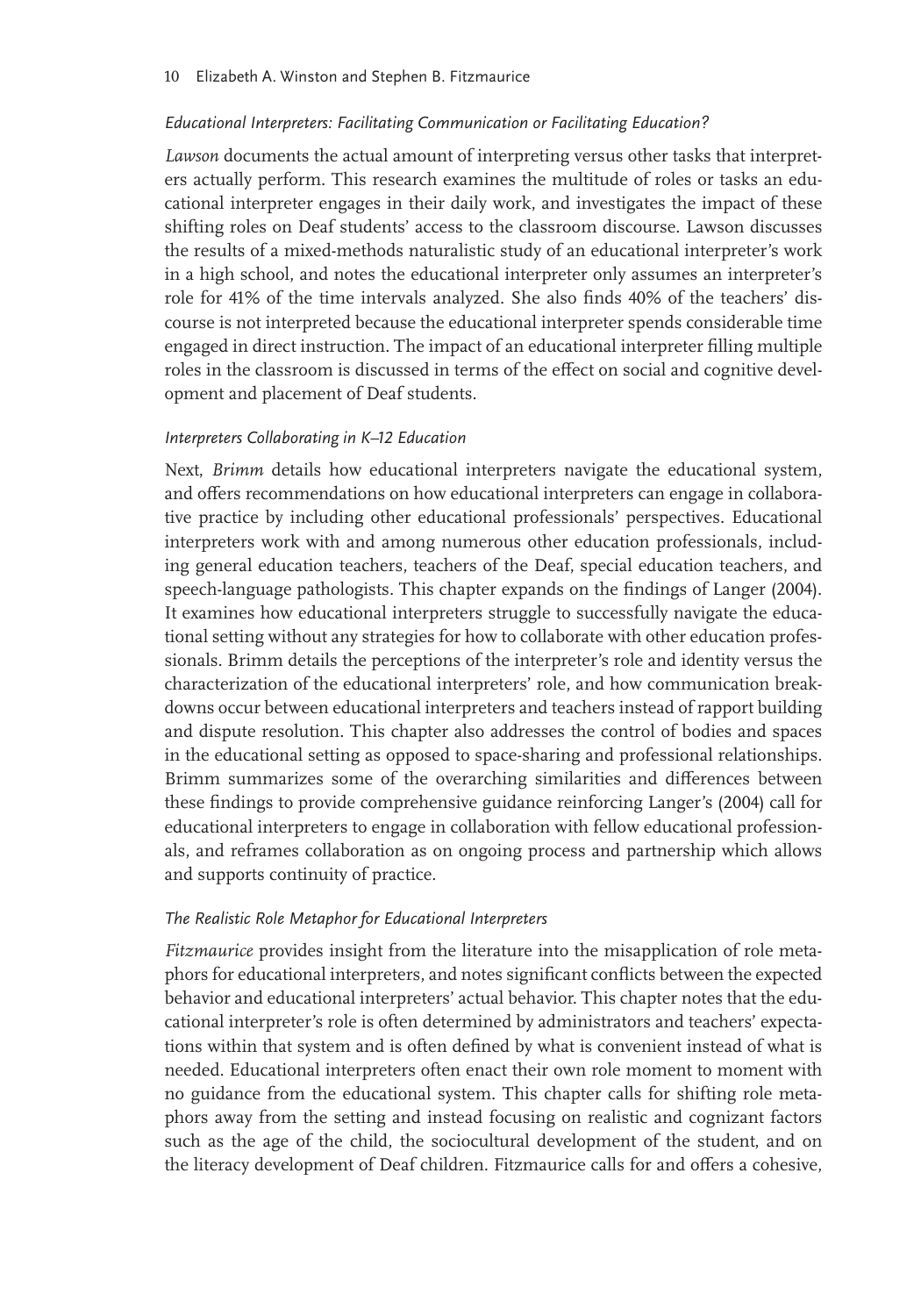empirically derived actual description of the educational interpreter's role. This chapter proposes the wide adoption of *Partners in Education*—a realistic role metaphor for educational interpreters to make educational interpreting *more* effective.

## *Debunking the Myths of American Sign Language in Academic Settings*

*C. Kurz* and *K. Kurz* argue that strategic uses of ASL will promote academic content knowledge among students who are Deaf. Although the use of ASL as the primary language of instruction is not a new concept, it has waned with the expansion of interpreted educations. The goals of mediated classrooms are most often focused on students' English skills for achievement tests, reading, and so forth. Students rarely have the opportunity to first learn through and with ASL before grappling with English. This chapter details the unique linguistic features used in ASL and how educational interpreters can apply those features to various academic content areas. Kurz and Kurz address many of the common misconceptions about ASL in the academic context. These authors address the implications of some advanced linguistic features of ASL in terms of Deaf students' content knowledge development, and call for the development of more resources related to ASL to help educational interpreters use ASL in their work, ultimately improving opportunities for Deaf students to master content area knowledge.

## *There Is No I(nterpreter) in Your Team*

In this chapter, *Fitzmaurice* reminds readers that the role of educational interpreters has been misunderstood for more than 35 years, and educational interpreters are also frequently not included on the IEP team. Deaf students do not have sufficient support, and to compensate, educational interpreters often adopt multiple roles. This chapter uses the lens of role theory to examine administrators' and teachers' perceptions about an educational interpreter's status, and perceptions of who is responsible for the education of Deaf students. Fitzmaurice finds there is a significant lack of agreement on the educational interpreters' status, which creates a negative role conflict for educational interpreters. In addition, the role ambiguity for educational interpreters and who is responsible for the education of the Deaf student also creates a role conflict for educational interpreters. This chapter notes that role ambiguity and role conflict make many role expectations for educational interpreters that exceed their capacity to enact. Fitzmaurice encourages readers to stop thinking of educational interpreters as a means of providing a free appropriate public education. Instead, we should recognize the vital role educational interpreters play beyond merely meeting the essential communication needs of the Deaf student, and therefore need to be included on the IEP team.

# *Signed Language Interpreters in Education: Perspectives on Their Role in Deaf and Hard of Hearing Students' Educational Placement*

*K. Kurz* and *Metzger* detail the statutory impetus behind mainstreaming, and highlight that the system often fails students who are Deaf. To address this, they argue for a standardized assessment for educational placement of students who are Deaf to ensure they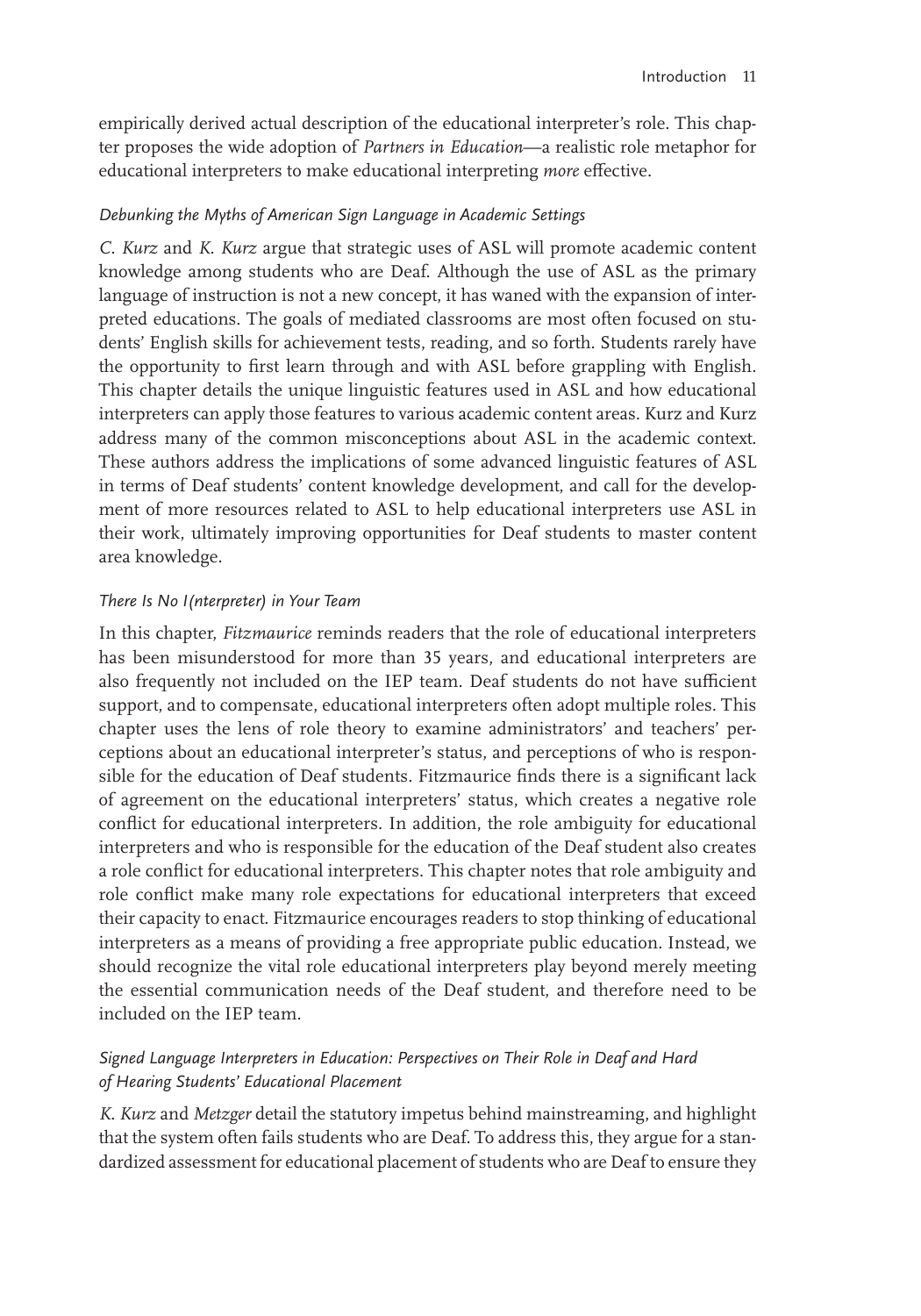can benefit from an interpreted education. The chapter details the six principles underlying the Individuals With Disabilities Education Act (IDEA) and how the concept of least restrictive environment has been interpreted. Kurz and Metzger echo Cochrane's (1989) lament, arguing that the mainstreamed education of Deaf students is an experiment without sufficient evidence on whether educational interpreting is effective. The authors report on data regarding to whom the educational interpreters report and their perspectives regarding a Deaf child's educational progress. To ensure that Deaf students are able to learn through an interpreted education, Kurz and Metzger also propose a consistent and standardized practice related to the Deaf educational placement process, and challenge IDEA's categorization of placing educational interpreters in the "related service" category, which does not require educational interpreters to serve on IEP teams. The authors conclude that more research is needed in this area.

In closing Part Three, we see the repeated theme that interpreters, and interpreted education, remain poorly understood and ineffectively integrated into mainstream education. The impact on the social, cultural, and academic outcomes for Deaf students remains largely undocumented and is rarely, if ever, taken into account. Educational interpreters' work within the larger education system, and the impact of their work on Deaf students' lives, and on the goals of education itself, need much more in-depth research.

However, it seems clear, from both *Educational Interpreting: How It Can Succeed* and this volume, that for interpreted educations to be more effective, individuals must enact the small changes they are able to do. We acknowledge massive systemic change is needed, and the education system must reenvision what an interpreted education must look like. We must also recognize big change happens with the small changes (based on evidence) we are able to enact individually. Although some small changes have happened since the first volume, many more need to be made. We hope this volume begins to identify those remaining massive systemic changes, and also inspires readers to make changes and adjustments based on the research and information presented.

The first question that ended the introduction to the first volume remains, 15+ years later, largely unanswered. So, we ask again: "Why does this practice of interpreted education continue with so little research and information, so few standards and requirements, and so little interest in the final outcomes of the practice?" As for the second question, "And, when will this research begin?" (p. 6), we have seen more research within the fields of education, Deaf education, and interpreting. Many of the chapters in this volume, like the first, include calls to immediate action that we must heed. These are great strides; however, we have still only scratched the surface, and have yet to collaborate, unify, and combine our separate understandings into practices of mediated education that are founded on and guided by evidence that truly supports positive and effective outcomes for Deaf students.

#### **References**

Adams, C., & Soares, K. (1997). The Cochrane Collaboration and the process of systematic reviewing. *Advances in Psychiatric Treatment*, *3*(4), 240–246. https://doi. org/10.1192/apt.3.4.240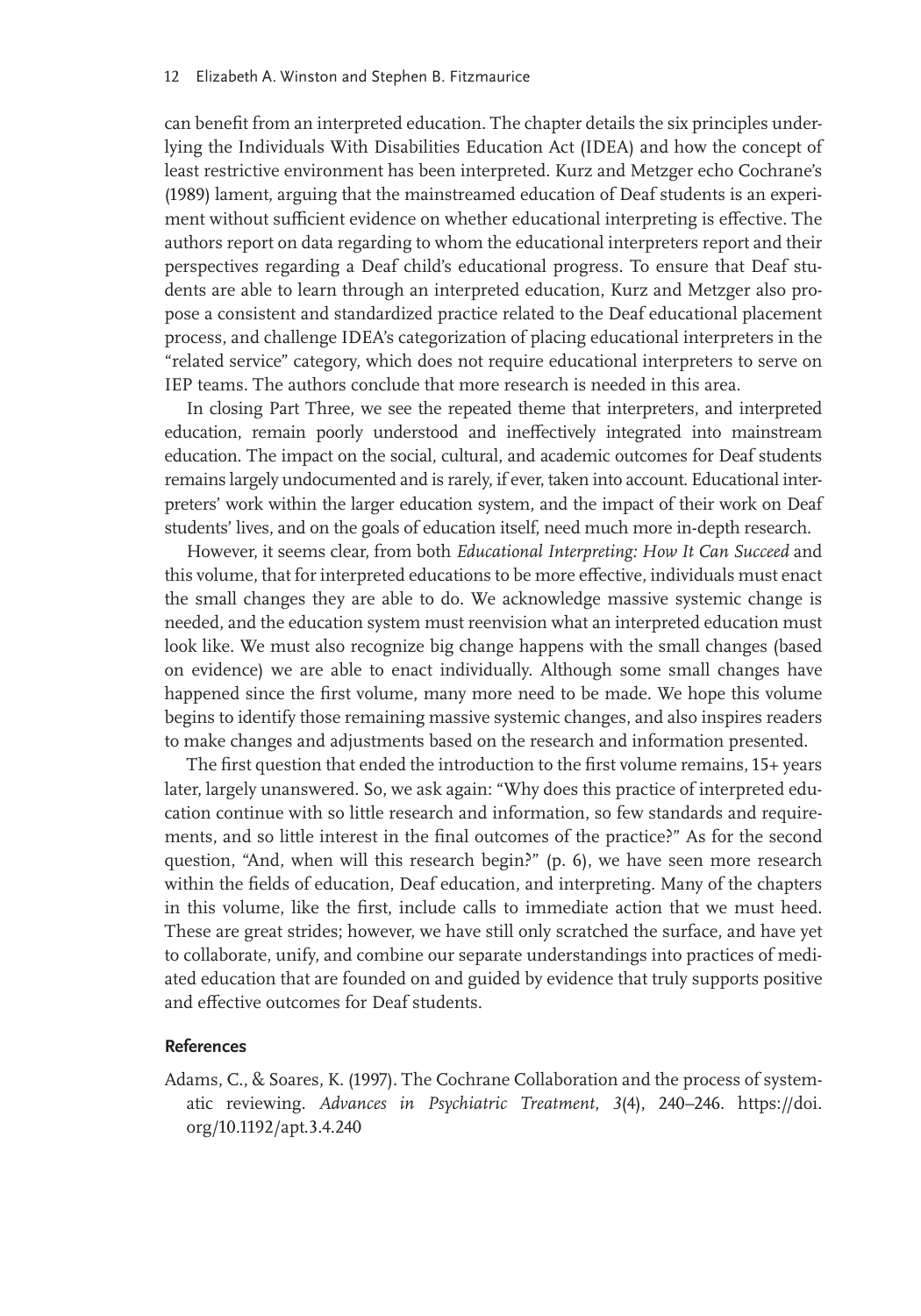- Akamatsu, C. T., & Cole, E. (2000a). Immigrant and refugee children who are deaf: Crisis equals danger plus opportunity. In K. Christensen (Ed.), *Deaf plus: A multicultural perspective.* DawnSignPress.
- Akamatsu, C. T., & Cole, E. (2000b). Meeting the psychoeducational needs of deaf immigrant and refugee children. *Canadian Journal of School Psychology, 15*(2), 1–18. https://doi.org/10.1177/082957350001500201
- Campbell Collaboration. (2020). https://campbellcollaboration.org/what-is-a-systematic-review.html
- Colonomos, B. M. (2015). *Integrated model of interpreting: Supplemental notes and diagrams*. Bilingual Mediation Center. http://www.diinstitute.org/wp-content/ uploads/2016/03/IMI-Supplemental-Colonomos-2015.pdf
- Dean, R. K., & Pollard, R. Q. (2013). *The demand-control schema: Interpreting as a practice profession.* CreateSpace.
- Fitzmaurice, S. B. (2018). *An investigation of administrators' and teachers' perception of educational interpreters' role in K–12 education: A case study* [Doctoral dissertation, Gallaudet University]. ProQuest Dissertations and Theses Global.
- Gile, D. (2009). *Basic concepts and models for interpreter and translator training*. John Benjamins Translation Library.
- Guardino, C., & Cannon, J. E. (2016). Deafness and diversity: Reflections and directions. *American Annals of the Deaf, 161*(1), 104–112. https://doi.org/10.1353/ aad.2016.0016
- Johnson, L., Brown, S., Taylor, M. M., & Austin, N. (2014). Patterns of practice: Current investigations in educational interpreting. In D. I. J. Hunt & S. Hafer (Eds.), *Our roots: The essence of our future conference proceedings* (pp. 63–72). Conference of Interpreter Trainers. https://www.cit-asl.org/new/wp-content/uploads/2014/12/8- 2014-johnson-brown-taylor-austin.pdf
- Langacker, R. (2008). *Cognitive grammar: A basic introduction.* Oxford University Press.
- Langer, E. C. (2004). Perspectives on educational interpreting from educational anthropology and an internet discussion group. In E. A. Winston (Ed.), *Educational interpreting: How it can succeed* (pp. 91–112). Gallaudet University Press.
- Leeson, L. (2005). Making the effort in simultaneous interpreting: Some considerations for signed language interpreters. In T. Janzen (Ed.), *Topics in signed language interpreting* (pp. 51–68). John Benjamins.
- Llewellyn-Jones, P., & Lee, R. G. (2013). Getting to the core of role: Defining interpreters' role space. *International Journal of Interpreter Education, 5*(2), 54–72.
- Maddux, L., & Nicodemus, B. (2016). The committee in my head. *Journal of the American Translation and Interpreting Studies Association Translation and Interpreting Studies, 11*(2), 177–201. https://doi.org/10.1075/tis.11.2.03mad
- Marschark, M., & Spencer, P. E. (2009). *Evidence of best practice models and outcomes in the education of deaf and hard-of-hearing children: An international review*. National Council for Special Education (Ireland).
- Pizzo, L., & Chilvers, A. (2016). Assessment and d/Deaf and hard of hearing multilingual learners: Considerations and promising practices. *American Annals of the Deaf, 161*(1), 17–32. https://doi.org/10.1353/aad.2016.0011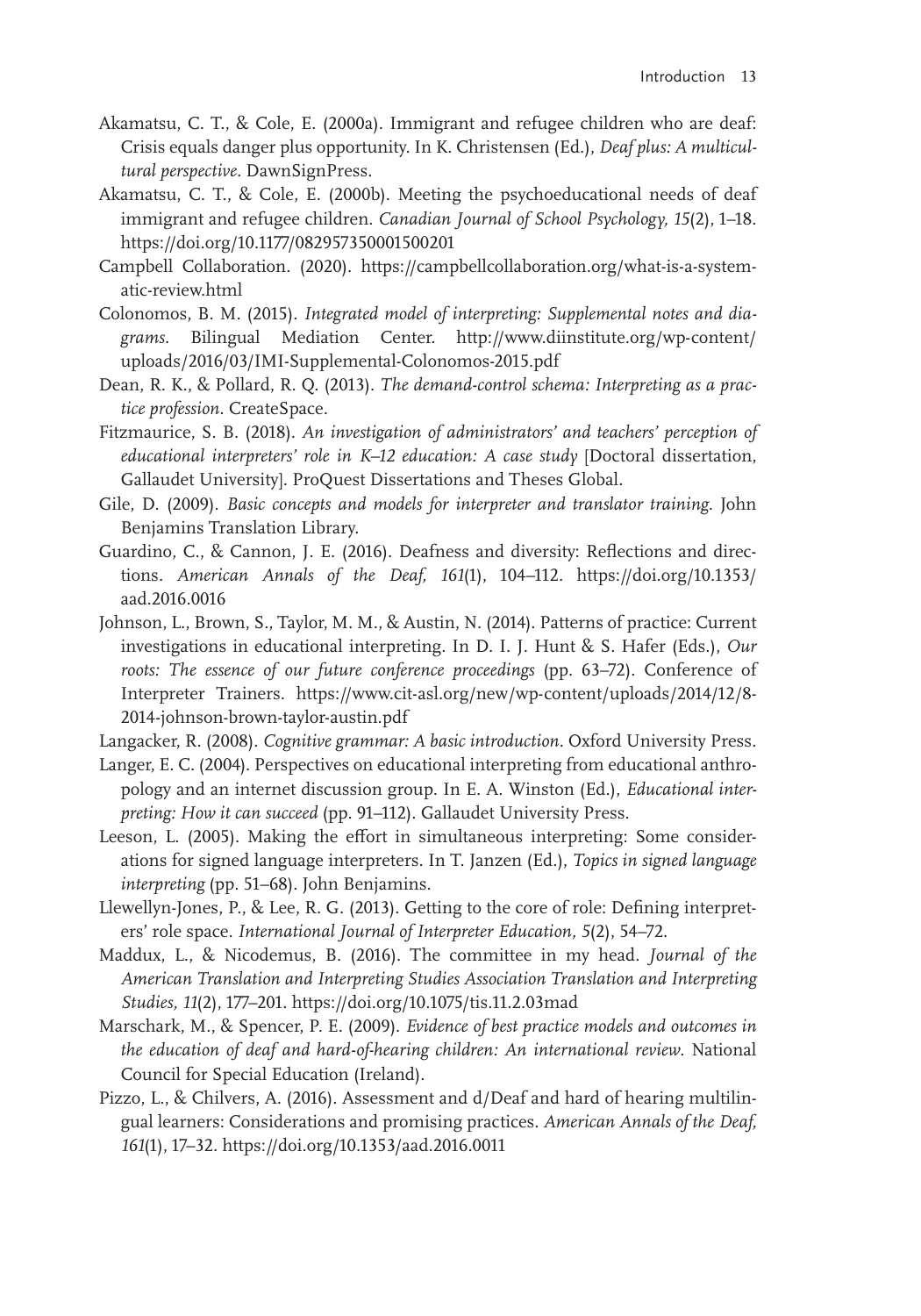- Seiberlich, A. (2013). *Annotated bibliography interpreting in the K–12 setting*. University of Northern Colorado. https://www.unco.edu/cebs/asl-interpreting/pdf/osep-project/annotated\_bibliography\_final.pdf
- Smith, D. E. (1996). The relations of ruling: A feminist inquiry. *Studies in Cultures, Organizations and Societies*, *2*(2), 171–190. https://doi.org/10.1080/10245289608523475
- Smith, M. B. (2010). *More than meets the eye: Revealing the complexities of K–12 interpreting* (Order no. 3404359) [Doctoral dissertation, University of California, San Diego]. ProQuest Dissertations and Theses Global.
- Winston, E. A. (Ed.). (2004). *Educational interpreting: How it can succeed.* Gallaudet University Press.
- Winston, E. A. (2015). Educational interpreting. In F. Pöchhacker (Ed.), *Routledge encyclopedia of interpreting studies.* Taylor & Francis Group.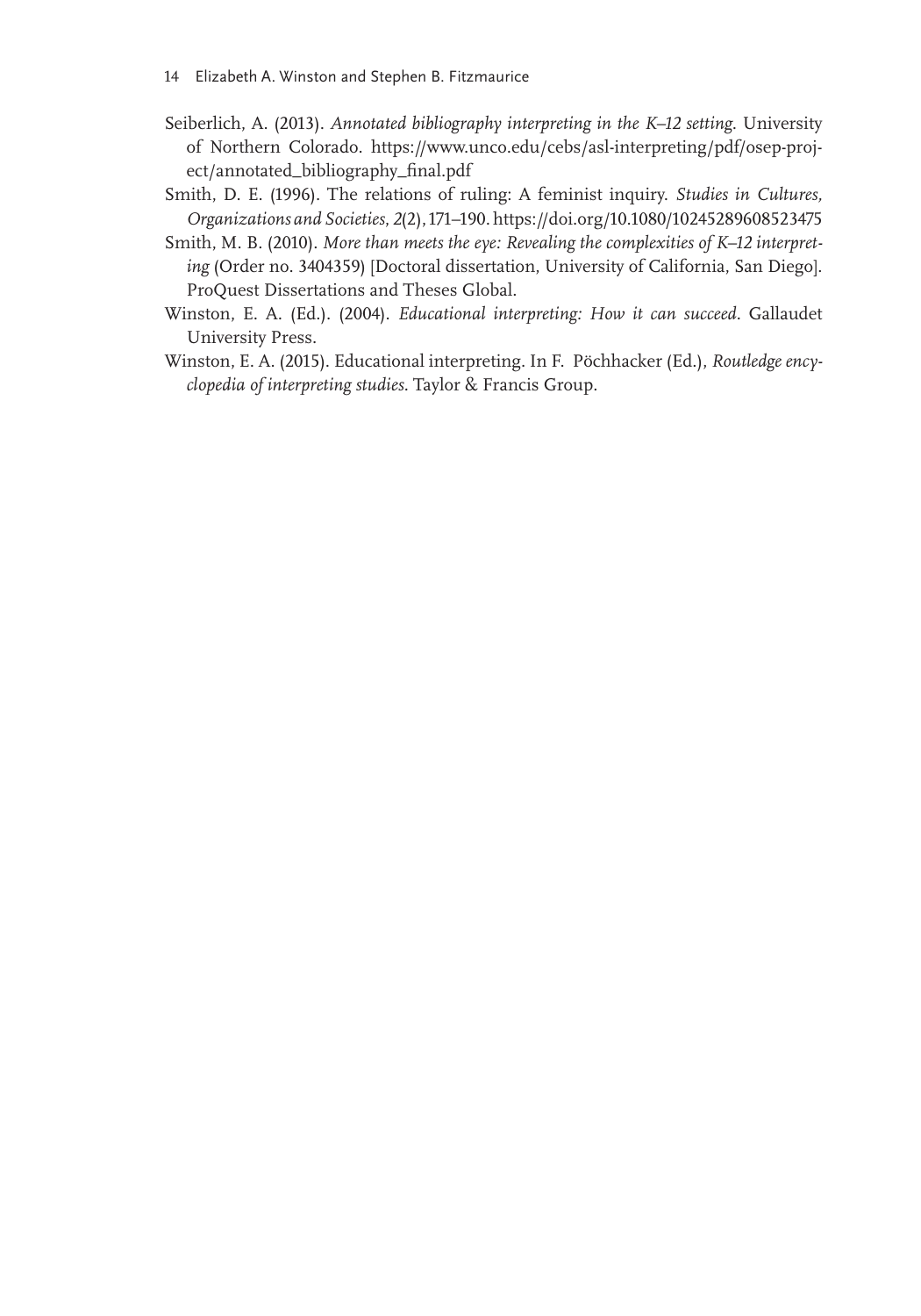# **Appendix**

## *Literature Exploration*

The purpose of the literature exploration was to provide a meta-analysis of the research related to educational interpreting since the first volume was published in 2004. We located over 350 research items published between 2004–2019 with a scope of only print publications. While there are some international references, the vast majority are from North America. We identified 70 different keywords or keyword strings related to educational interpreting. This listing was reviewed by several professional colleagues and reduced to 37 searchable keywords.

These include:

| education*        | interpret*                    |
|-------------------|-------------------------------|
| Assistant         | aid*                          |
| help*             | sign language                 |
| ASL               | American Sign Language        |
| Deaf              | sign*                         |
| Contact           | facilitator                   |
| language          | *school*                      |
| Public            | deaf                          |
| hearing*          | hearing impaired              |
| hard of hearing   | hard-of-hearing               |
| services          | support staff                 |
| facilitate        | facilitator                   |
| based             | transliterat*                 |
| cochlear implant* | mainstream*                   |
| inclusion         | Least Restrictive Environment |
| LRE               | teach*                        |
| institute         | <b>EIPA</b>                   |
| $K-12$            | resource room                 |
| mediate*          |                               |

Using Clemson University library credentials, Education Research Complete, Academic Search Complete, Academic One File, and Education Resources Information Center (ERIC) academic databases were searched using a combination of the 37 search strings with containment of post-2004.

| <b>Education Research Complete</b> | 1.288 |  |
|------------------------------------|-------|--|
| Academic Search Complete           | 773   |  |
| Academic One File                  | 1.181 |  |
| <b>FRIC</b>                        | 93    |  |

We also cross-listed references from some recent publications (either texts or dissertations) related to educational interpreting, and siphoned references in those publications that were not found in any of the other searches.